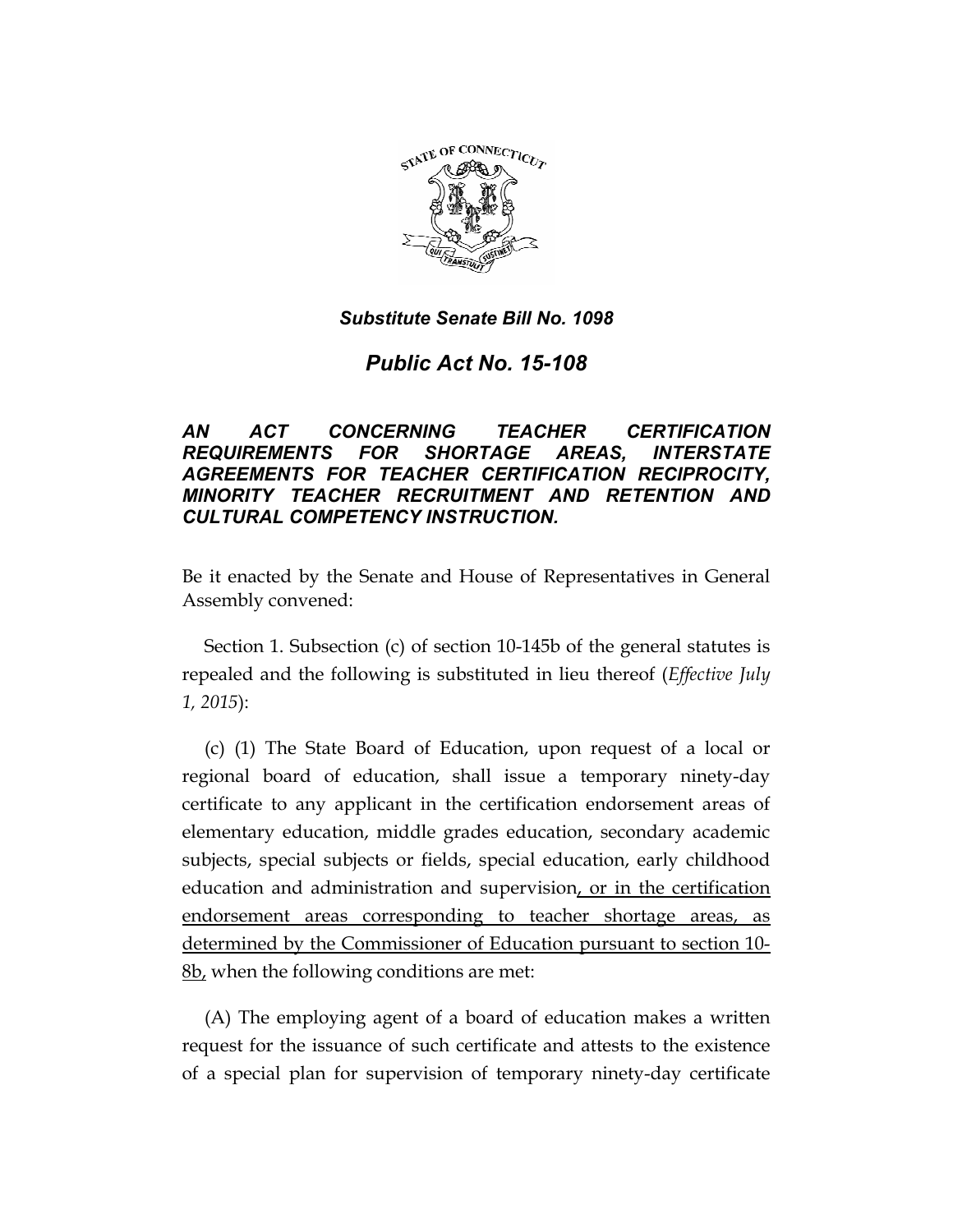holders;

(B) The applicant meets the following requirements, except as otherwise provided in subparagraph (C) of this subdivision:

(i) Holds a bachelor's degree from an institution of higher education accredited by the Board of Regents for Higher Education or Office of Higher Education or regionally accredited with a major either in or closely related to the certification endorsement area in which the requesting board of education is placing the applicant or, in the case of secondary or special subject or field endorsement area, possesses at least the minimum total number of semester hours of credit required for the content area, except as provided in section 10-145*l*;

(ii) Has met the requirements pursuant to subsection (b) of section 10-145f;

(iii) Presents a written application on such forms as the Commissioner of Education shall prescribe;

(iv) Has successfully completed an alternate route to certification program provided by the Board of Regents for Higher Education or the Office of Higher Education or public or independent institutions of higher education, regional educational service centers or private teacher or administrator training organizations and approved by the State Board of Education;

(v) Possesses an undergraduate college overall grade point average of at least "B" or, if the applicant has completed at least twenty-four hours of graduate credit, possesses a graduate grade point average of at least "B"; and

(vi) Presents supporting evidence of appropriate experience working with children; and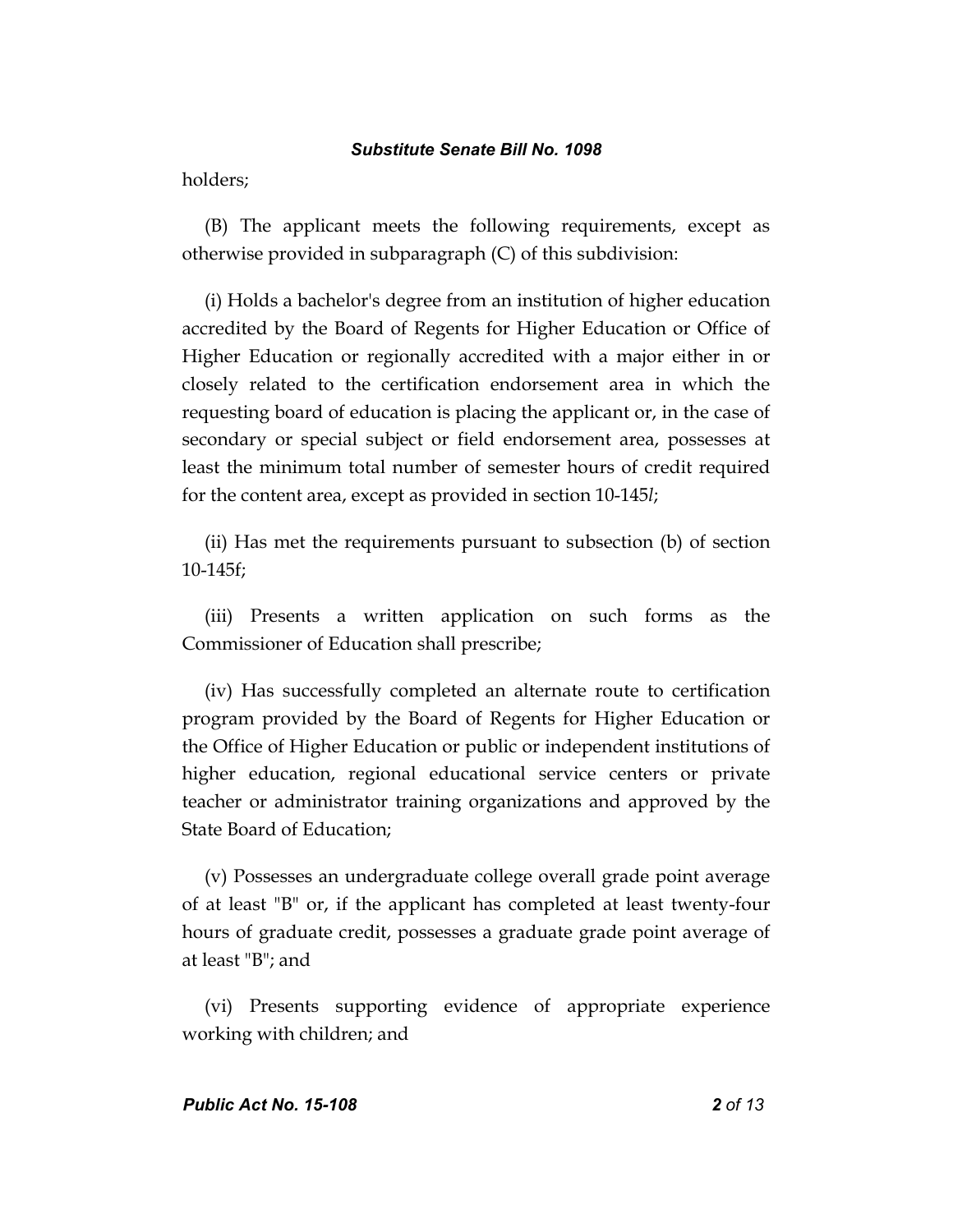(C) The Commissioner of Education may waive the requirements of subparagraphs  $(B)(v)$  or  $(B)(vi)$ , or both, of this subdivision upon a showing of good cause.

(2) A person serving under a temporary ninety-day certificate shall participate in a beginning support and assessment program pursuant to section 10-220a, as amended by this act, which is specifically designed by the state Department of Education for holders of temporary ninety-day certificates.

(3) Notwithstanding the provisions of subsection (a) of this section to the contrary, on and after July 1, 1989, the State Board of Education, upon receipt of a proper application, shall issue an initial educator certificate, which shall be valid for three years, to any person who has taught successfully while holding a temporary ninety-day certificate and meets the requirements **[**pursuant to**]** established in regulations adopted pursuant to section  $10-145d$ , as amended by this act.

Sec. 2. Section 10-146c of the general statutes is repealed and the following is substituted in lieu thereof (*Effective July 1, 2015*):

The Commissioner of Education, or the commissioner's designee, as agent for the state **[**may**]** shall establish or join interstate agreements to facilitate the certification of qualified educators from other states, territories or possessions of the United States, or the District of Columbia or the Commonwealth of Puerto Rico, provided candidates for certification, at a minimum, hold a bachelor's degree from a regionally accredited college or university, **[**fulfill assessment requirements as approved by the State Board of Education**]** have fulfilled post preparation assessments as approved by the commissioner, have taught under an appropriate certificate issued by another state, territory or possession of the United States or the District of Columbia or the Commonwealth of Puerto Rico and meet all conditions as mandated by such interstate agreement.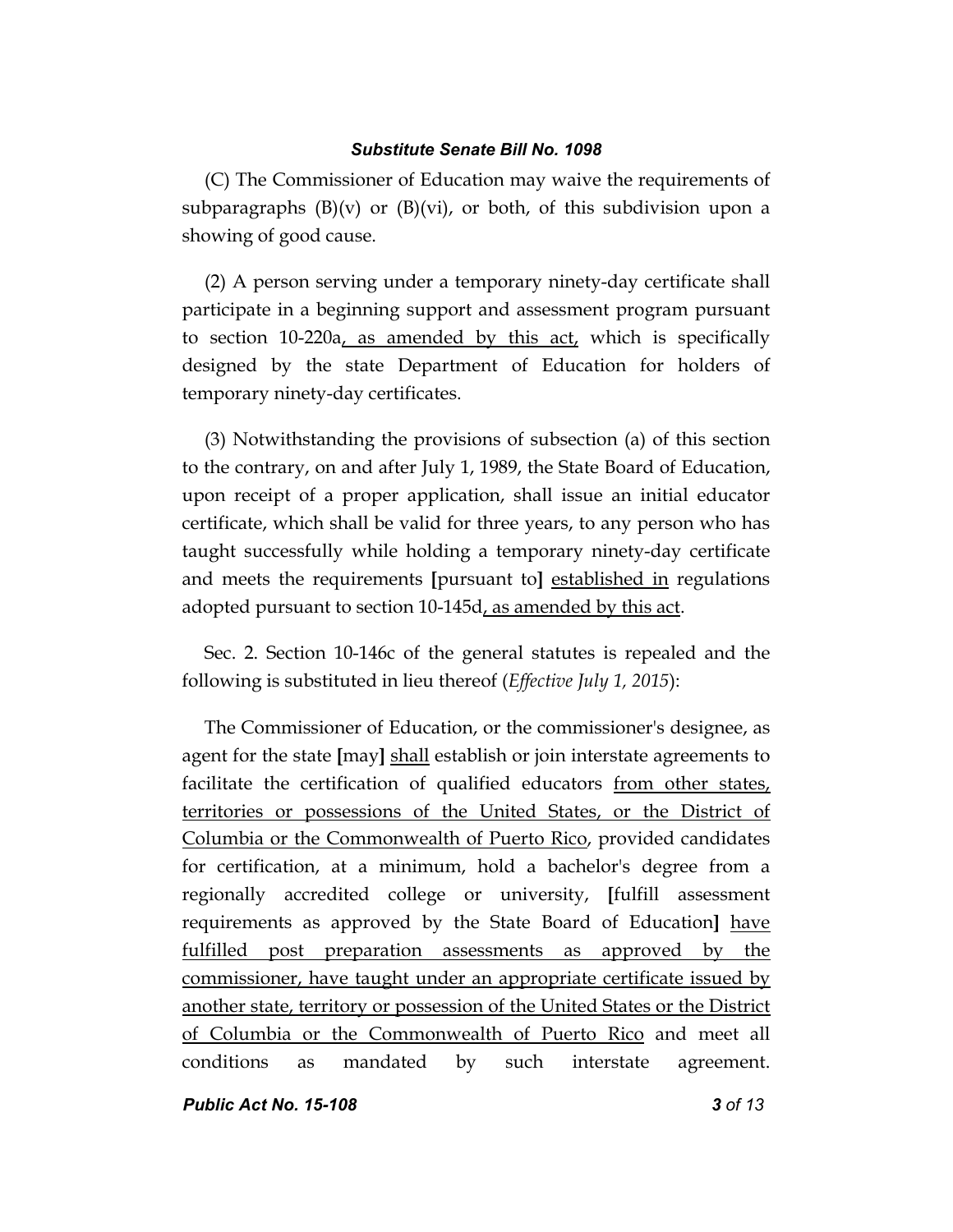Notwithstanding the provisions of sections 10-145b, as amended by this act, and 10-145f, the State Board of Education shall issue an initial educator certificate to any person who satisfies the requirements of this section and the appropriate interstate agreement.

Sec. 3. Subdivision (3) of subsection (h) of section 10-145b of the general statutes is repealed and the following is substituted in lieu thereof (*Effective July 1, 2015*):

(3) **[**Upon**]** Except as otherwise provided in section 10-146c, as amended by this act, upon receipt of a proper application, the State Board of Education shall issue to a teacher from another state, territory or possession of the United States or the District of Columbia or the Commonwealth of Puerto Rico who (A) is nationally board certified by an organization deemed appropriate by the Commissioner of Education to issue such certifications, (B) has taught in another state, territory or possession of the United States or the District of Columbia or the Commonwealth of Puerto Rico for a minimum of **[**three**]** two years in the preceding ten years, and (C) holds a master's degree in an appropriate subject matter area, as determined by the State Board of Education, related to such teacher's certification endorsement area, a professional educator certificate with the appropriate endorsement, subject to the provisions of subsection (i) of this section relating to denial of applications for certification. Applicants who have taught under an appropriate certificate issued by another state, territory or possession of the United States or the District of Columbia or the Commonwealth of Puerto Rico for **[**three**]** two or more years shall be exempt from completing the beginning educator program based upon such teaching experience upon a showing of effectiveness as a teacher, as determined by the State Board of Education, which may include, but need not be limited to, a demonstrated record of improving student achievement. An applicant with **[**three**]** two or more years of teaching experience in this state at a nonpublic school, approved by the State

*Public Act No. 15-108 4 of 13*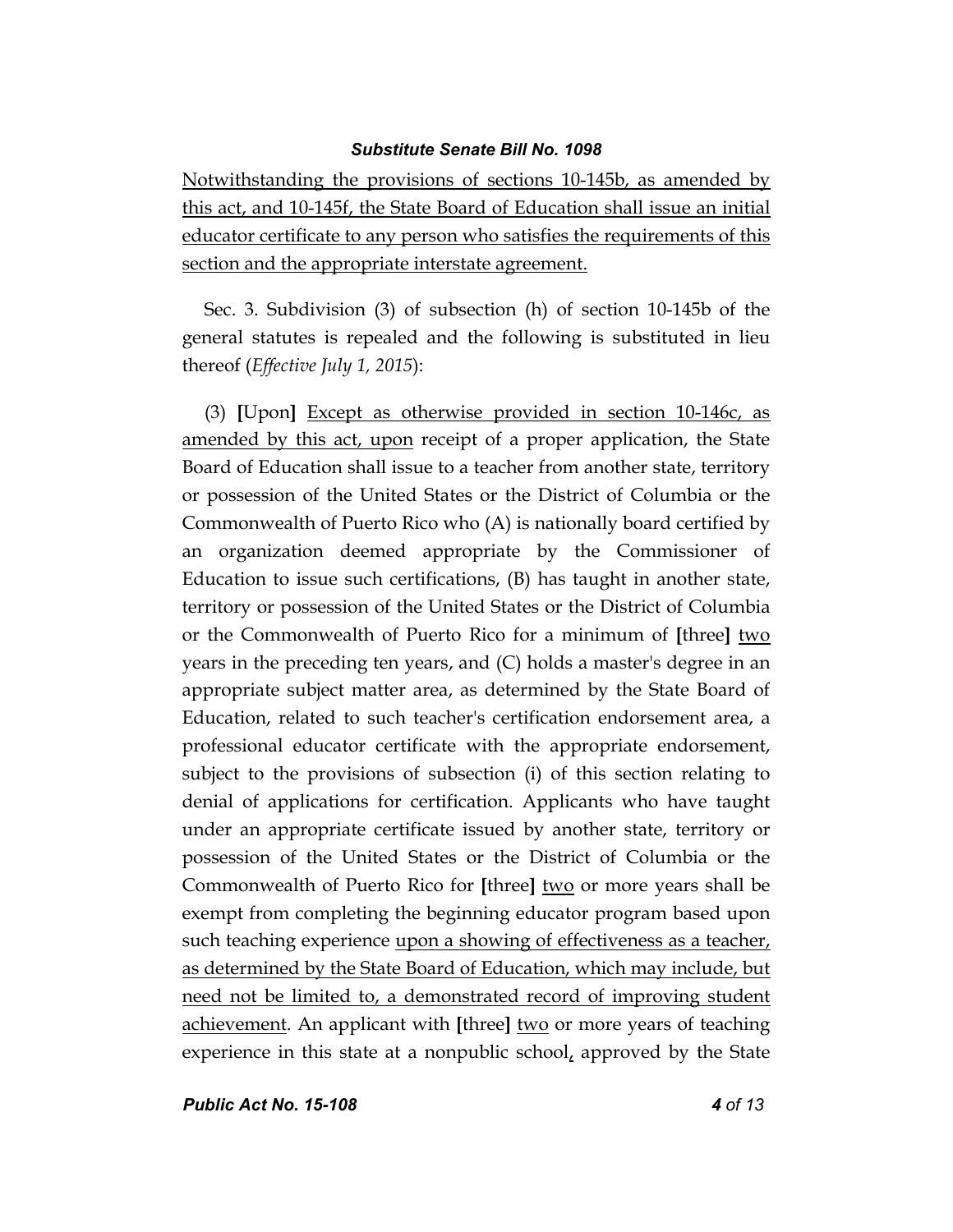Board of Education, in the past ten years shall be exempt from completing the beginning educator program based upon such teaching experience upon a showing of effectiveness as a teacher, as determined by the State Board of Education, which may include, but need not be limited to, a demonstrated record of improving student achievement.

Sec. 4. Subsection (a) of section 10-145d of the general statutes is repealed and the following is substituted in lieu thereof (*Effective July 1, 2015*):

(a) The State Board of Education shall, pursuant to chapter 54, adopt such regulations as may be necessary to carry out the provisions of sections 10-144o, as amended by this act, 10-145a, as amended by this act, to 10-145d, inclusive, 10-145f and 10-146b. Such regulations shall provide for (1) the establishment of an appeal panel to review any decision to deny the issuance of a certificate authorized under section 10-145b, as amended by this act; (2) the establishment of requirements for subject area endorsements; (3) the extension of the time to complete requirements for certificates under section 10-145b, as amended by this act; (4) the establishment of requirements for administrator and supervisor certificates; (5) the composition of, and the procedures to be utilized by, the assessment teams in implementing the beginning educator program; (6) procedures and criteria for issuing certificates to persons whose certificates have lapsed or persons with non-publicschool or out-of-state teaching experience; (7) the criteria for defining a major course of study; (8) a requirement that on and after July 1, 1993, in order to be eligible to obtain an initial educator certificate with an elementary endorsement, each person be required to  $(A)$  complete a survey course in United States history comprised of not fewer than three semester hours, or (B) achieve a satisfactory evaluation on the appropriate State Board of Education approved subject area assessment; and (9) a requirement that on and after July 1, 2004, in order to be eligible to obtain an initial educator certificate with an early

*Public Act No. 15-108 5 of 13*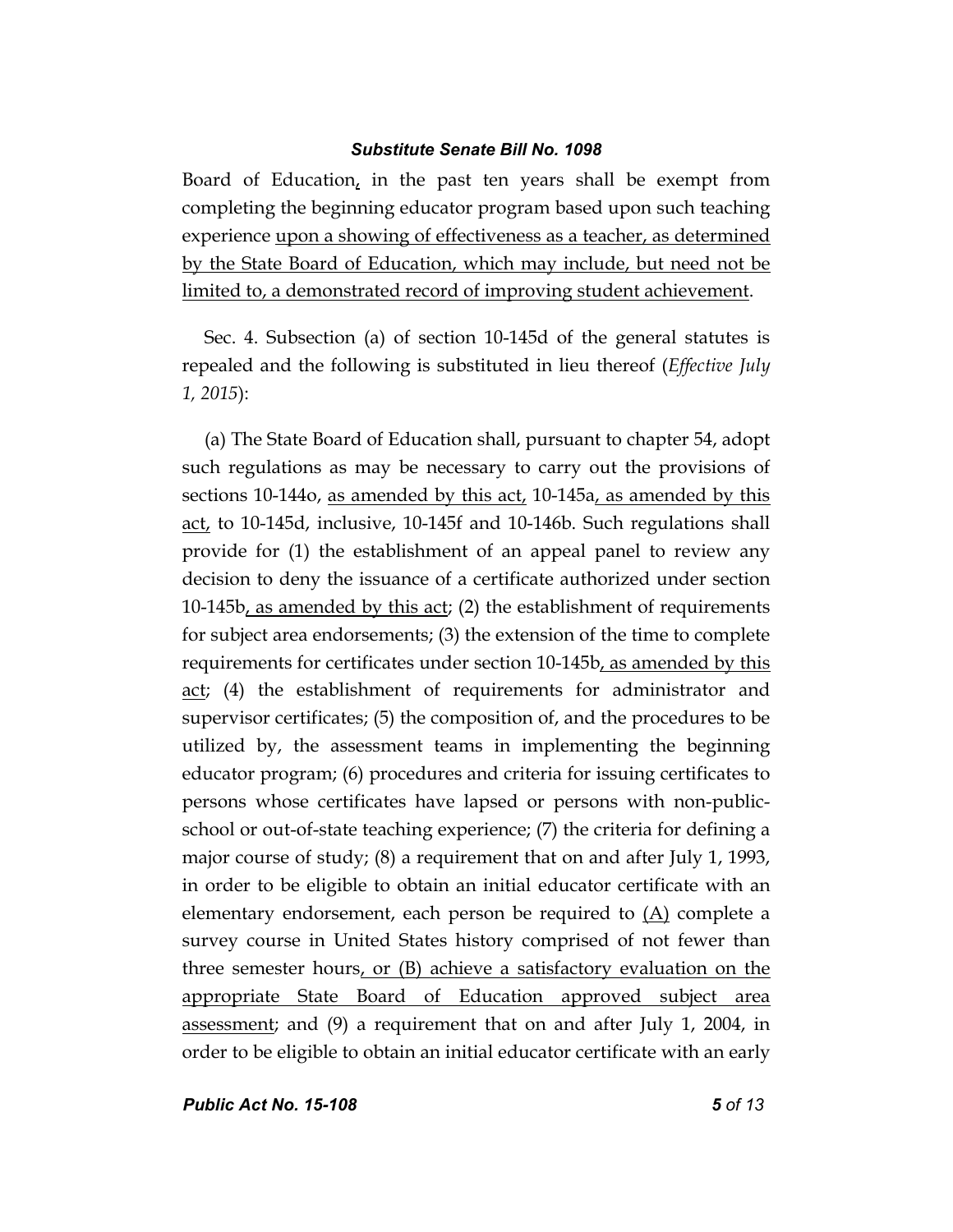childhood nursery through grade three or an elementary endorsement, each person be required to complete a comprehensive reading instruction course comprised of not less than six semester hours. Such regulations may provide for exceptions to accommodate specific certification endorsement areas.

Sec. 5. (*Effective from passage*) (a) There is established a task force to study and develop strategies to increase and improve the recruitment, preparation and retention of minority teachers, as defined in section 10-155*l* of the general statutes, in public schools in the state. Such study shall include, but need not be limited to, an examination of current state-wide and school district demographics and a review of best practices.

(b) The task force shall consist of the following members:

(1) One appointed by the speaker of the House of Representatives;

(2) One appointed by the president pro tempore of the Senate;

(3) One appointed by the majority leader of the House of Representatives, who shall be a member of the Black and Puerto Rican Caucus of the General Assembly;

(4) One appointed by the majority leader of the Senate;

(5) One appointed by the minority leader of the House of Representatives;

(6) One appointed by the minority leader of the Senate;

(7) The Commissioner of Education, or the commissioner's designee;

(8) The president of the Board of Regents for Higher Education, or the president's designee;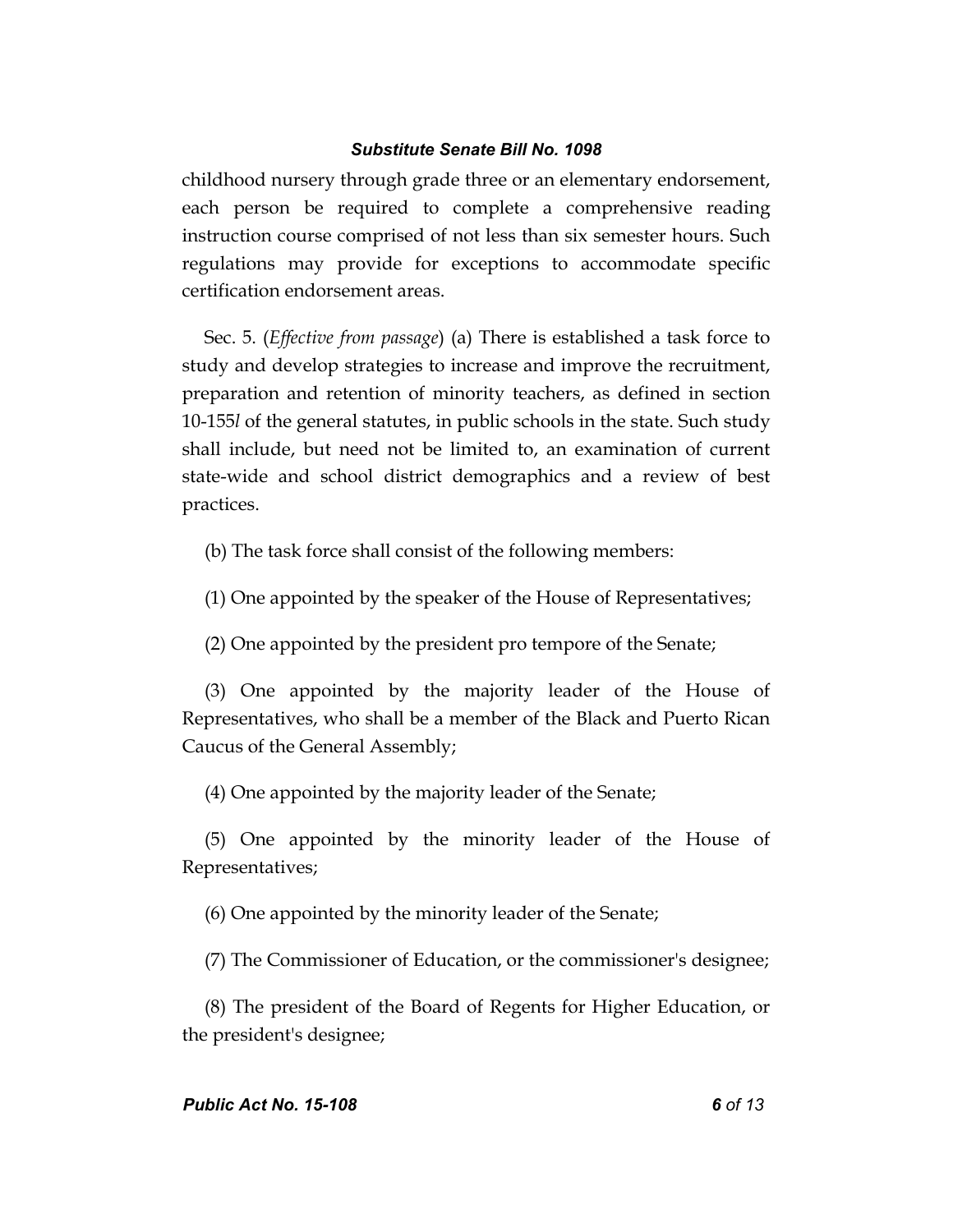(9) The executive director of the Latino and Puerto Rican Affairs Commission, or the executive director's designee;

(10) The executive director of the African-American Affairs Commission, or the executive director's designee; and

(11) The executive director of the Commission on Children, or the executive director's designee.

(c) Any member of the task force appointed under subdivision (1),  $(2)$ ,  $(3)$ ,  $(4)$ ,  $(5)$  or  $(6)$  of subsection  $(b)$  of this section may be a member of the General Assembly.

(d) All appointments to the task force shall be made not later than thirty days after the effective date of this section. Any vacancy shall be filled by the appointing authority.

(e) The speaker of the House of Representatives and the president pro tempore of the Senate shall select the chairpersons of the task force from among the members of the task force. Such chairpersons shall schedule the first meeting of the task force, which shall be held not later than sixty days after the effective date of this section.

(f) The administrative staff of the joint standing committee of the General Assembly having cognizance of matters relating to education shall serve as administrative staff of the task force.

(g) Not later than February 1, 2016, the task force shall submit a report on its findings and recommendations to the joint standing committee of the General Assembly having cognizance of matters relating to education, in accordance with the provisions of section 11- 4a of the general statutes. The task force shall terminate on the date that it submits such report or February 1, 2016, whichever is later.

Sec. 6. (NEW) (*Effective July 1, 2015*) On and after July 1, 2015, within

#### *Public Act No. 15-108 7 of 13*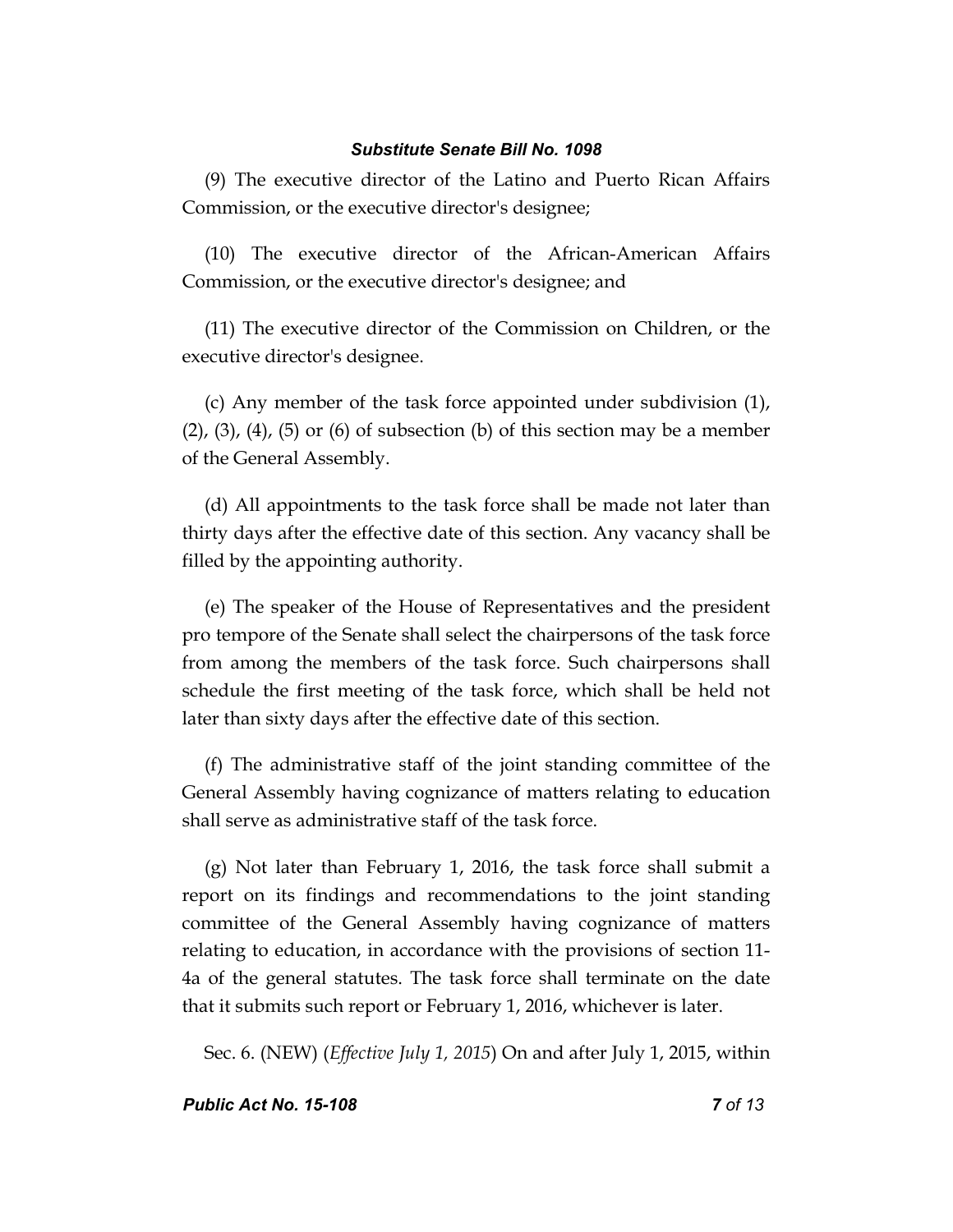available appropriations, the Office of Higher Education shall annually submit a report on teacher candidate demographics in teacher preparation programs leading to professional certification offered at institutions of higher education in the state to the State Board of Education and the joint standing committee of the General Assembly having cognizance of matters relating to education, in accordance with the provisions of section 11-4a of the general statutes. Such report shall include, but not be limited to, teacher candidate enrollment by subgroups, such as race, ethnicity and gender, with respect to the recruitment, preparation and retention of quality minority teachers, as defined in section 10-155*l* of the general statutes.

Sec. 7. Section 10-265o of the general statutes is repealed and the following is substituted in lieu thereof (*Effective July 1, 2015*):

For the fiscal year ending June 30, 2014, and each fiscal year thereafter, the Department of Education shall establish the municipal aid for new educators grant program. On or before March first of each year, the program shall, within available appropriations, provide grants of up to two hundred thousand dollars to the local or regional board of education for an **[**educational reform**]** alliance district, as defined in section 10-262u, as amended by this act, for the purpose of extending offers of employment to **[**up to five**]** students who are enrolled in a teacher preparation program offered by a public or private institution of higher education, **[**in the state,**]** are graduating seniors and are academically in the top ten per cent of their graduating class.

Sec. 8. Subsection (d) of section 10-262u of the general statutes is repealed and the following is substituted in lieu thereof (*Effective July 1, 2015*):

(d) The local or regional board of education for a town designated as an alliance district may apply to the Commissioner of Education, at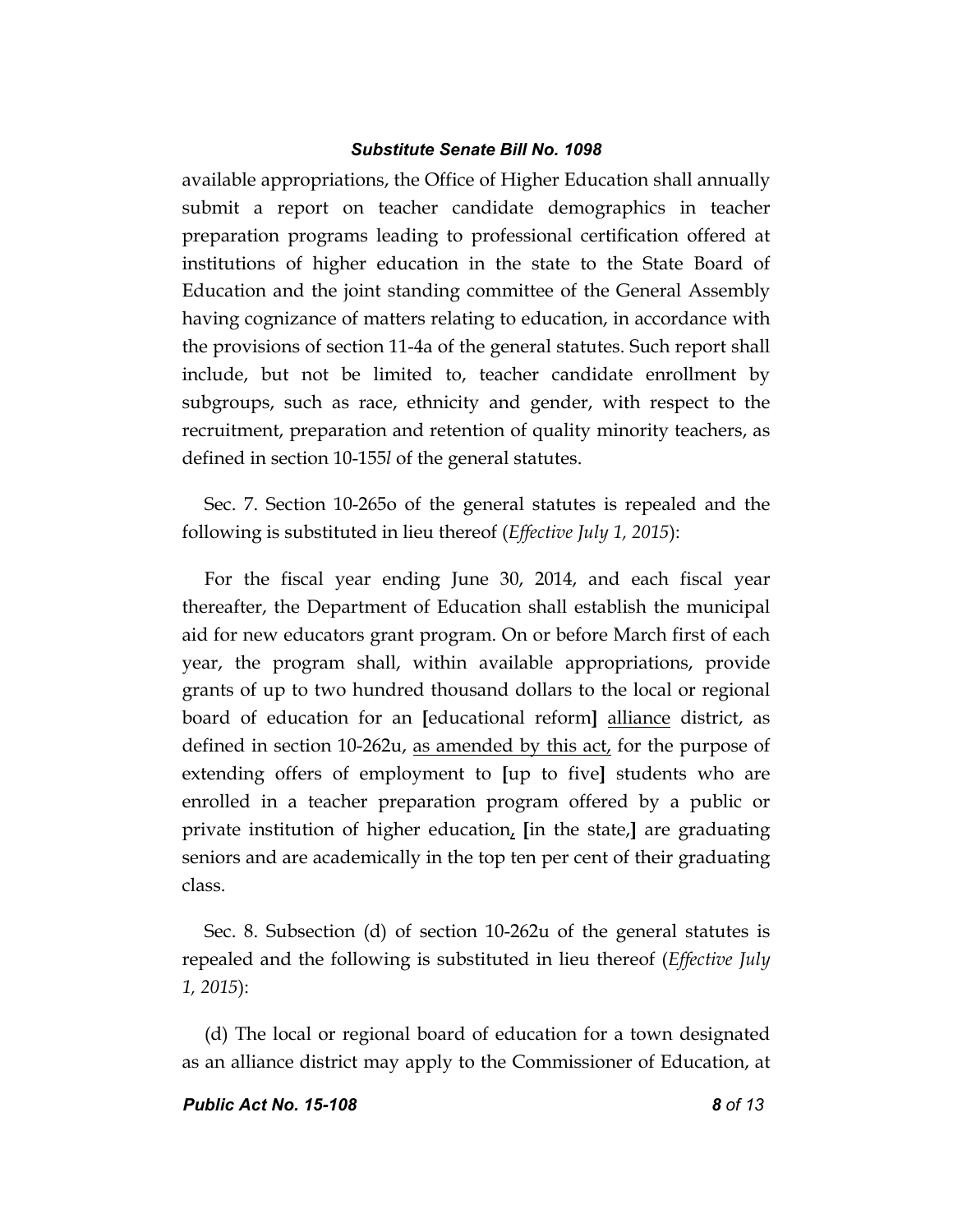such time and in such manner as the commissioner prescribes, to receive any increase in funds received over the amount the town received for the prior fiscal year pursuant to subsection (a) of section 10-262i. Applications pursuant to this subsection shall include objectives and performance targets and a plan that may include, but not be limited to, the following: (1) A tiered system of interventions for the schools under the jurisdiction of such board based on the needs of such schools, (2) ways to strengthen the foundational programs in reading, through the intensive reading instruction program pursuant to section 10-14u, to ensure reading mastery in kindergarten to grade three, inclusive, with a focus on standards and instruction, proper use of data, intervention strategies, current information for teachers, parental engagement, and teacher professional development, (3) additional learning time, including extended school day or school year programming administered by school personnel or external partners, (4) a talent strategy that includes, but is not limited to, teacher and school leader recruitment and assignment, career ladder policies that draw upon guidelines for a model teacher evaluation program adopted by the State Board of Education, pursuant to section 10-151b, and adopted by each local or regional board of education. Such talent strategy may include provisions that demonstrate increased ability to attract, retain, promote and bolster the performance of staff in accordance with performance evaluation findings and, in the case of new personnel, other indicators of effectiveness, (5) training for school leaders and other staff on new teacher evaluation models, (6) provisions for the cooperation and coordination with early childhood education providers to ensure alignment with district expectations for student entry into kindergarten, including funding for an existing local Head Start program, (7) provisions for the cooperation and coordination with other governmental and community programs to ensure that students receive adequate support and wraparound services, including community school models, (8) provisions for implementing and furthering state-wide education standards adopted

*Public Act No. 15-108 9 of 13*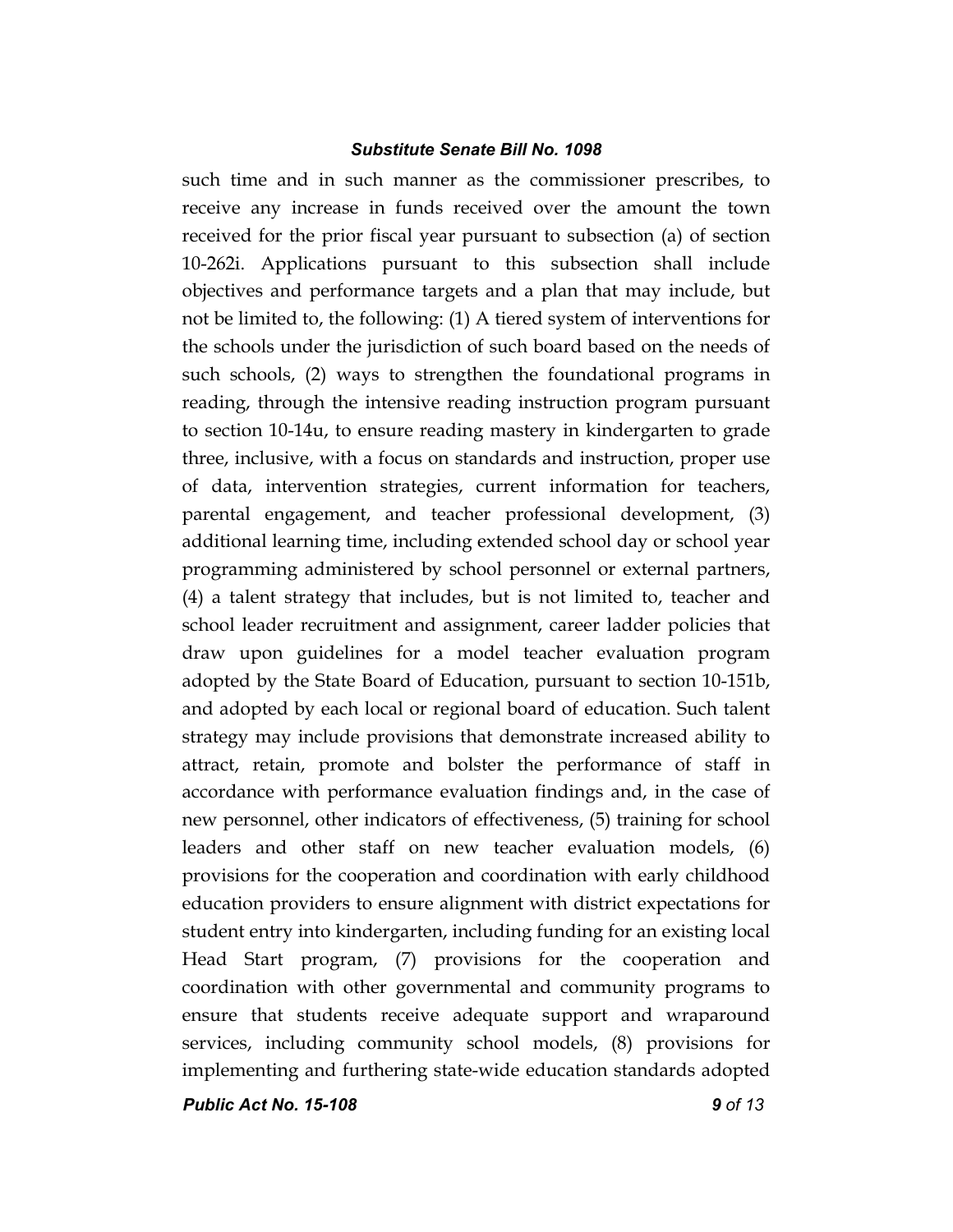by the State Board of Education and all activities and initiatives associated with such standards, (9) strategies for attracting and recruiting minority teachers and administrators, and **[**(9)**]** (10) any additional categories or goals as determined by the commissioner. Such plan shall demonstrate collaboration with key stakeholders, as identified by the commissioner, with the goal of achieving efficiencies and the alignment of intent and practice of current programs with conditional programs identified in this subsection. The commissioner may (A) require changes in any plan submitted by a local or regional board of education before the commissioner approves an application under this subsection, and (B) permit a local or regional board of education, as part of such plan, to use a portion of any funds received under this section for the purposes of paying tuition charged to such board pursuant to subdivision (1) of subsection (k) of section 10-264*l* or subsection (b) of section 10-264o.

Sec. 9. Subsection (i) of section 10-145a of the general statutes is repealed and the following is substituted in lieu thereof (*Effective July 1, 2015*):

(i) On and after July 1, 2012, any candidate entering a program of teacher preparation leading to professional certification shall be required to complete training in competency areas contained in the professional teaching standards established by the State Board of Education, including, but not limited to, development and characteristics of learners, evidence-based and standards-based instruction, evidence-based classroom and behavior management, assessment and professional behaviors and responsibilities and the awareness and identification of the unique learning style of gifted and talented children, **[**and**]** social and emotional development and learning of children, and cultural competency. The training in social and emotional development and learning of children shall include instruction concerning a comprehensive, coordinated social and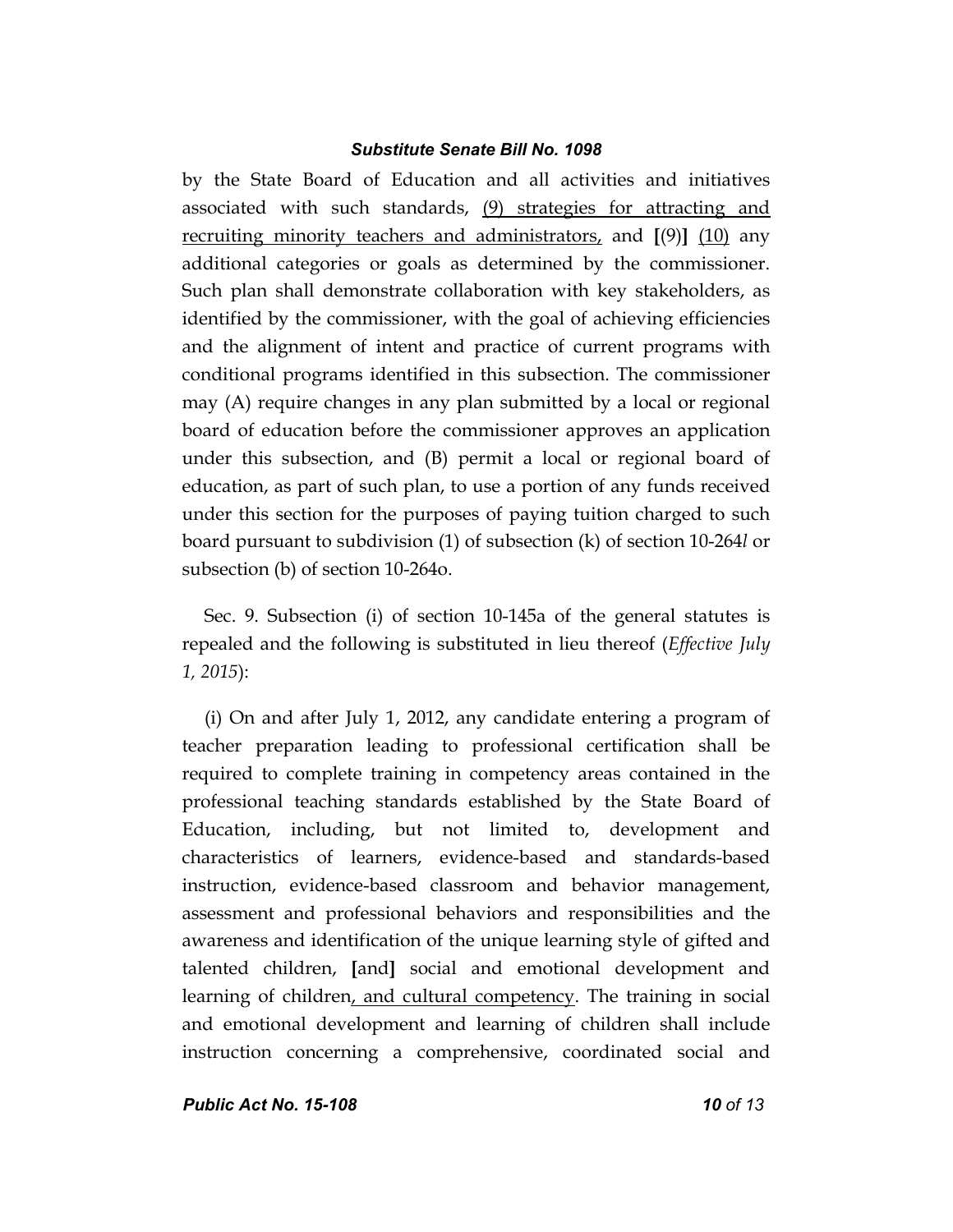emotional assessment and early intervention for children displaying behaviors associated with social or emotional problems, the availability of treatment services for such children and referring such children for assessment, intervention or treatment services. The training in cultural competency shall include instruction concerning the awareness of students' background and experience that lead to the development of skills, knowledge and behaviors that enable educators and students to build positive relationships and work effectively in cross-cultural situations.

Sec. 10. Subsection (a) of section 10-220a of the general statutes is repealed and the following is substituted in lieu thereof (*Effective July 1, 2015*):

(a) Each local or regional board of education shall provide an inservice training program for its teachers, administrators and pupil personnel who hold the initial educator, provisional educator or professional educator certificate. Such program shall provide such teachers, administrators and pupil personnel with information on (1) the nature and the relationship of drugs, as defined in subdivision (17) of section 21a-240, and alcohol to health and personality development, and procedures for discouraging their abuse, (2) health and mental health risk reduction education which includes, but need not be limited to, the prevention of risk-taking behavior by children and the relationship of such behavior to substance abuse, pregnancy, sexually transmitted diseases, including HIV-infection and AIDS, as defined in section 19a-581, violence, teen dating violence, domestic violence, child abuse and youth suicide, (3) the growth and development of exceptional children, including handicapped and gifted and talented children and children who may require special education, including, but not limited to, children with attention-deficit hyperactivity disorder or learning disabilities, and methods for identifying, planning for and working effectively with special needs children in a regular

*Public Act No. 15-108 11 of 13*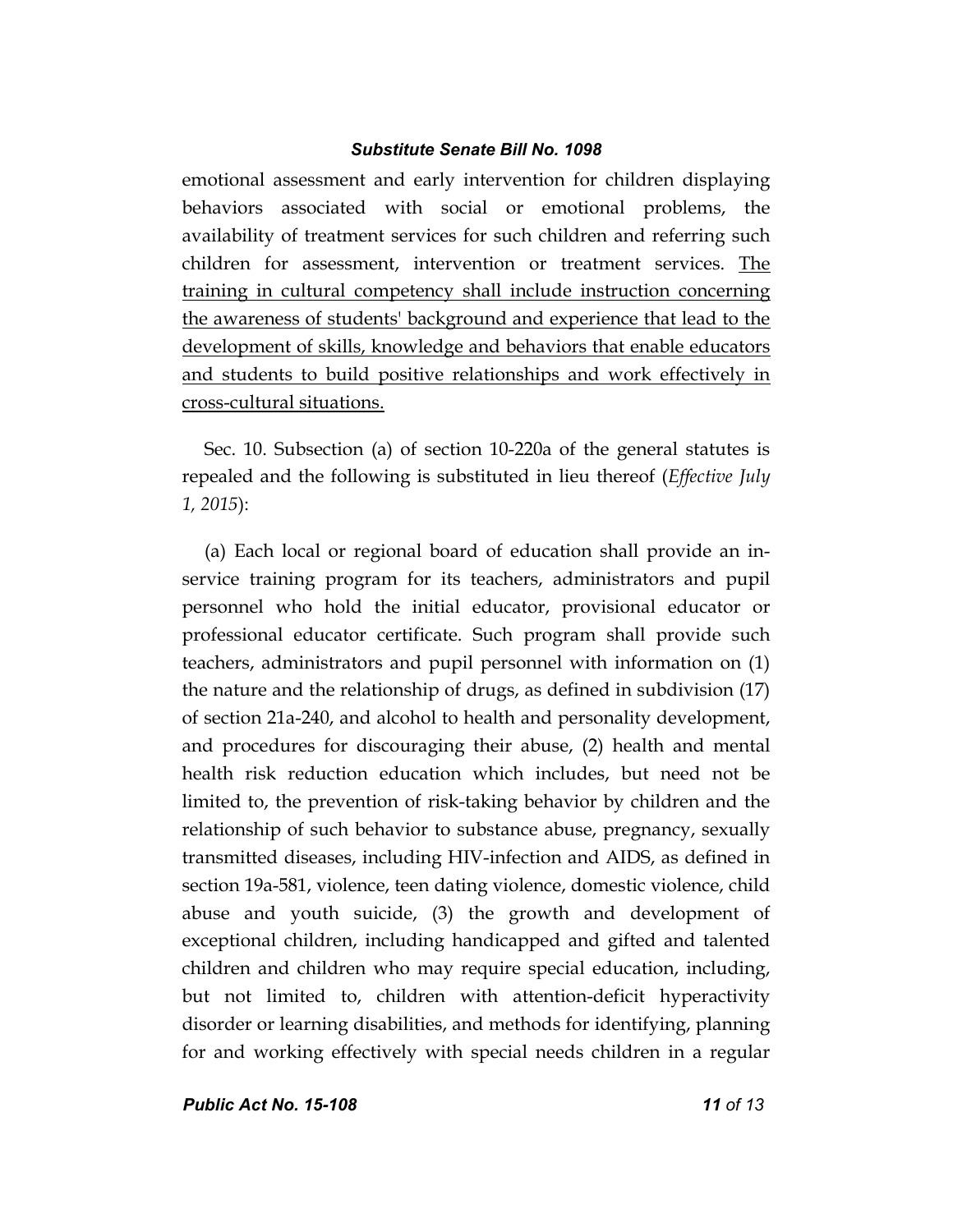classroom, including, but not limited to, implementation of student individualized education programs, (4) school violence prevention, conflict resolution, the prevention of and response to youth suicide and the identification and prevention of and response to bullying, as defined in subsection (a) of section 10-222d, except that those boards of education that implement any evidence-based model approach that is approved by the Department of Education and is consistent with subsection (d) of section 10-145a, sections 10-222d, 10-222g and 10- 222h, subsection (g) of section 10-233c and sections 1 and 3 of public act 08-160, shall not be required to provide in-service training on the identification and prevention of and response to bullying, (5) cardiopulmonary resuscitation and other emergency life saving procedures, (6) computer and other information technology as applied to student learning and classroom instruction, communications and data management, (7) the teaching of the language arts, reading and reading readiness for teachers in grades kindergarten to three, inclusive, (8) second language acquisition in districts required to provide a program of bilingual education pursuant to section 10-17f, (9) the requirements and obligations of a mandated reporter, **[**and**]** (10) the teacher evaluation and support program adopted pursuant to subsection (b) of section  $10-151b$ , and  $(11)$  cultural competency, consistent with the training in cultural competency described in subsection (i) of section 10-145a, as amended by this act. Each local and regional board of education may allow any paraprofessional or noncertified employee to participate, on a voluntary basis, in any inservice training program provided pursuant to this section. The State Board of Education, within available appropriations and utilizing available materials, shall assist and encourage local and regional boards of education to include: (A) Holocaust and genocide education and awareness; (B) the historical events surrounding the Great Famine in Ireland; (C) African-American history; (D) Puerto Rican history; (E) Native American history; (F) personal financial management; (G) domestic violence and teen dating violence; (H) mental health first aid

*Public Act No. 15-108 12 of 13*